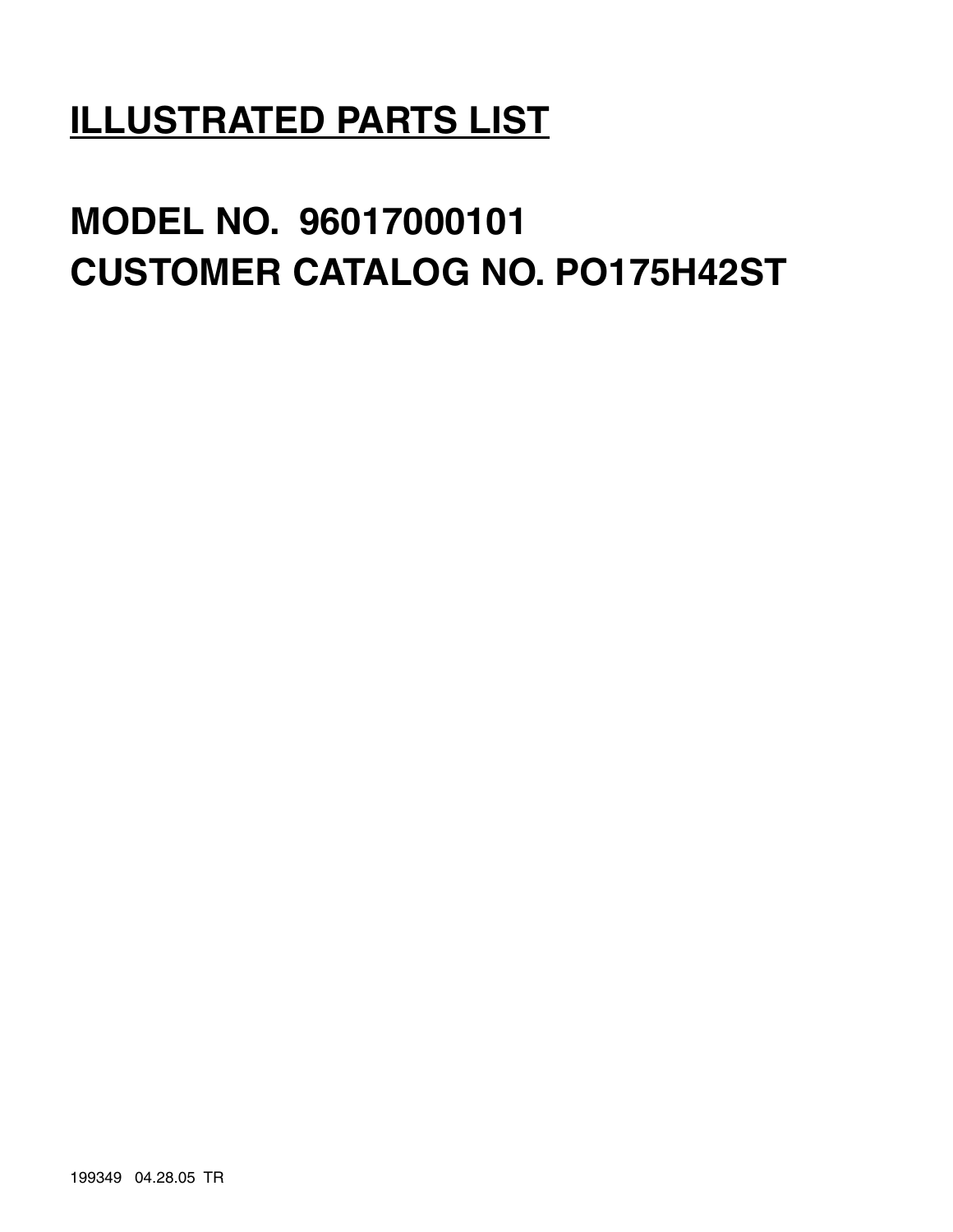**TRACTOR - - MODEL NUMBER PO175H42ST (96017000101) DECALS**



Decal, Fender Logo

-- 166960 Decal, Bypass<br>-- 197022 Manual, Opera -- 197022 Manual, Operator's E&F<br>-- 199349 Manual, Parts E&F Manual, Parts E&F

#### **WHEELS & TIRES KEY PART**



| KEY<br>NO.     | PART<br>NO. | <b>DESCRIPTION</b>                  |
|----------------|-------------|-------------------------------------|
| 1              | 59192       | Cap Valve Tire                      |
| 2              | 65139       | <b>Stem Valve</b>                   |
| 3              | 106222X     | Tire F Ts 15 x 6 0 - 6 Service      |
| 4              | 59904       | Tube Front (Service Item Only)      |
| 5              |             | 106732X624 Rim Asm 6" front Service |
| 6              | 278H        | Fitting Grease (Front Wheel Only)   |
| $\overline{7}$ | 9040H       | Bearing Flange (Front Wheel Only)   |
| 8              |             | 106108X624 Rim Asm 8" rear Service  |
| 9              | 106268X     | Tire R Ts 18 x 9.5-8 Service        |
| 10             | 7152J       | Tube Rear (Service Item Only)       |
| 11             | 104757X428  | Cap Axle 1 50 x 1 00                |
|                | 144334      | Sealant, Tire (10 oz. Tube)         |
|                |             |                                     |

**NOTE:** All component dimensions given in U.S. inches 1 inch =  $25.4 \, \text{mm}$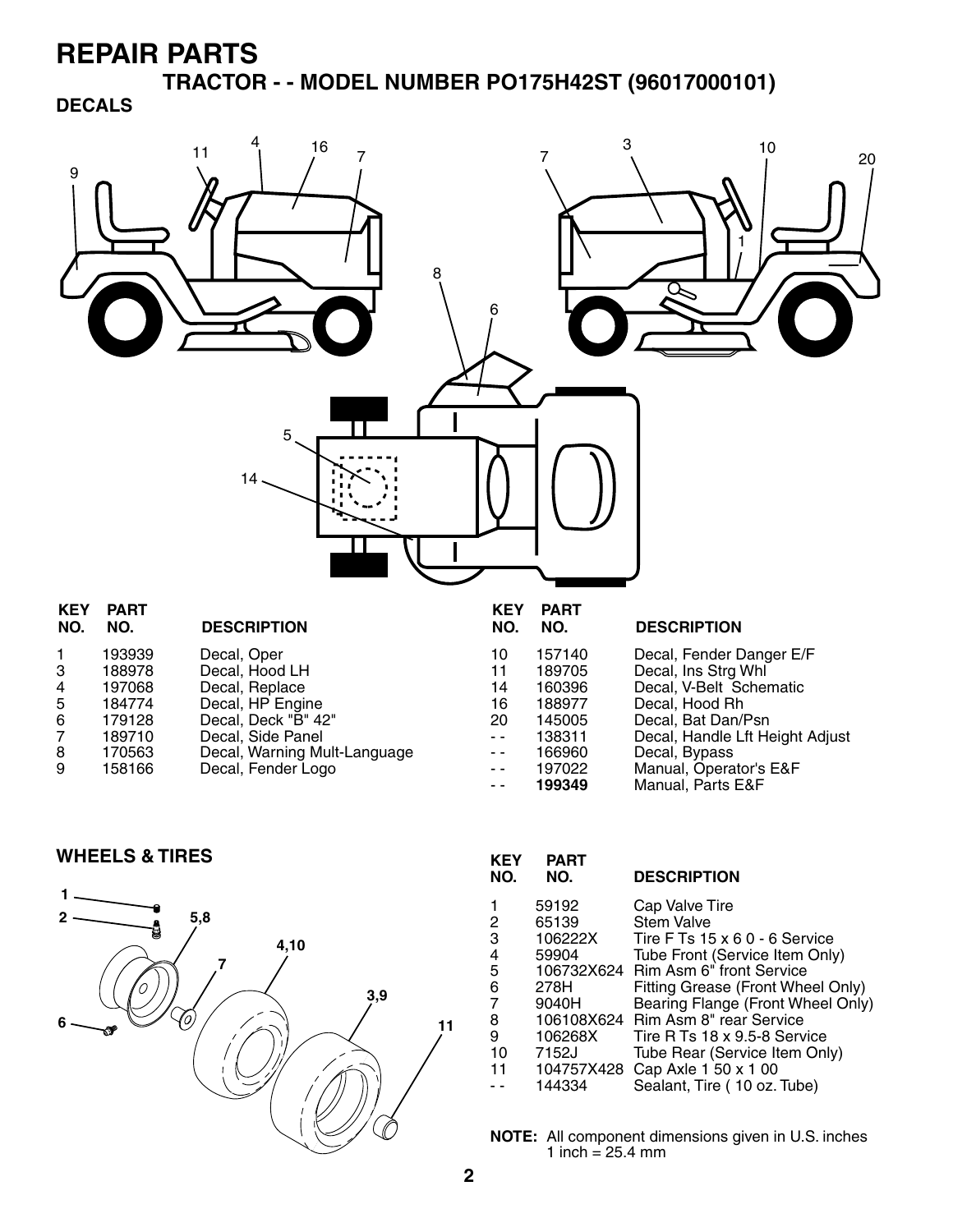**TRACTOR - - MODEL NUMBER PO175H42ST (96017000101) SCHEMATIC**

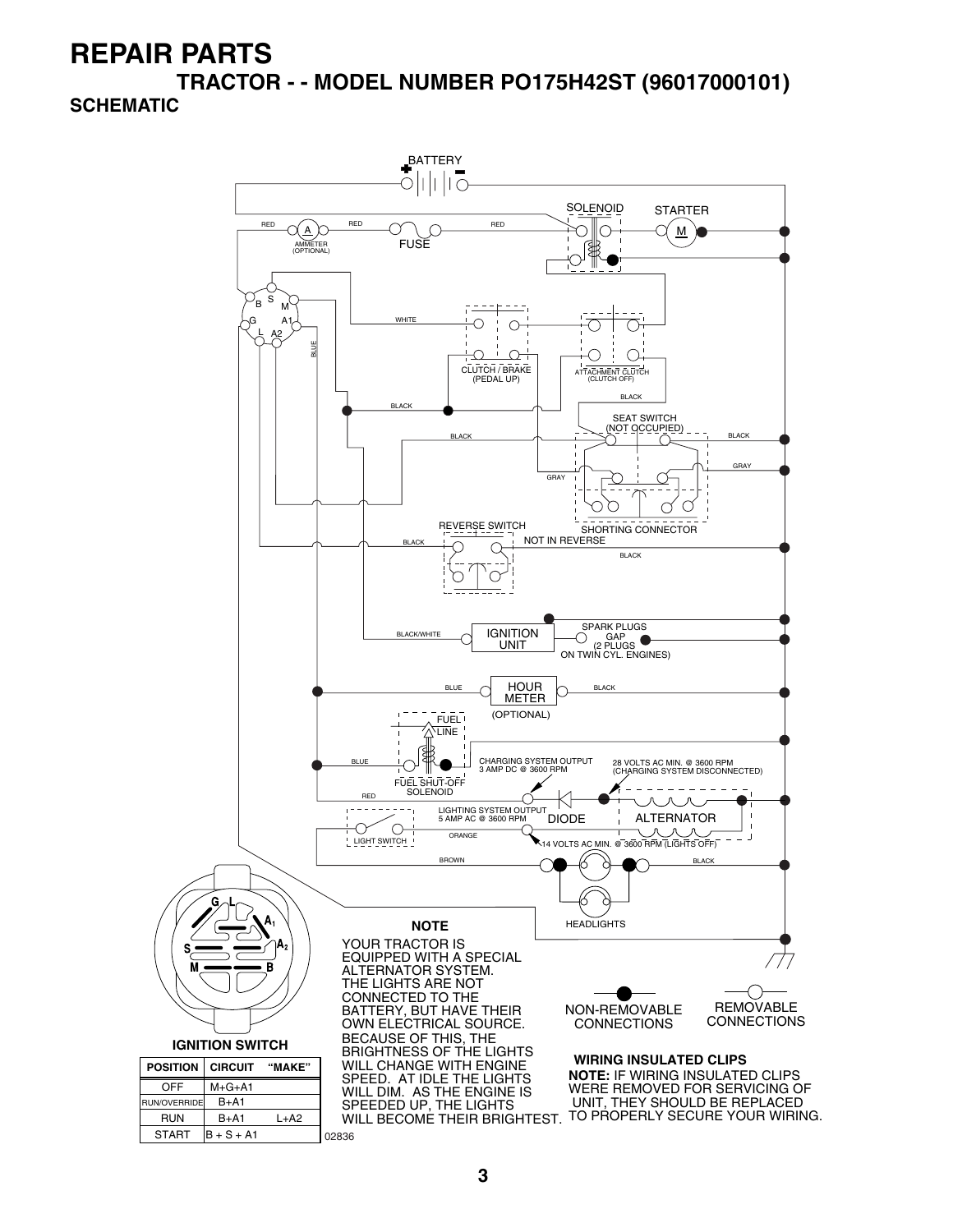**TRACTOR - - MODEL NUMBER PO175H42ST (96017000101) ELECTRICAL**

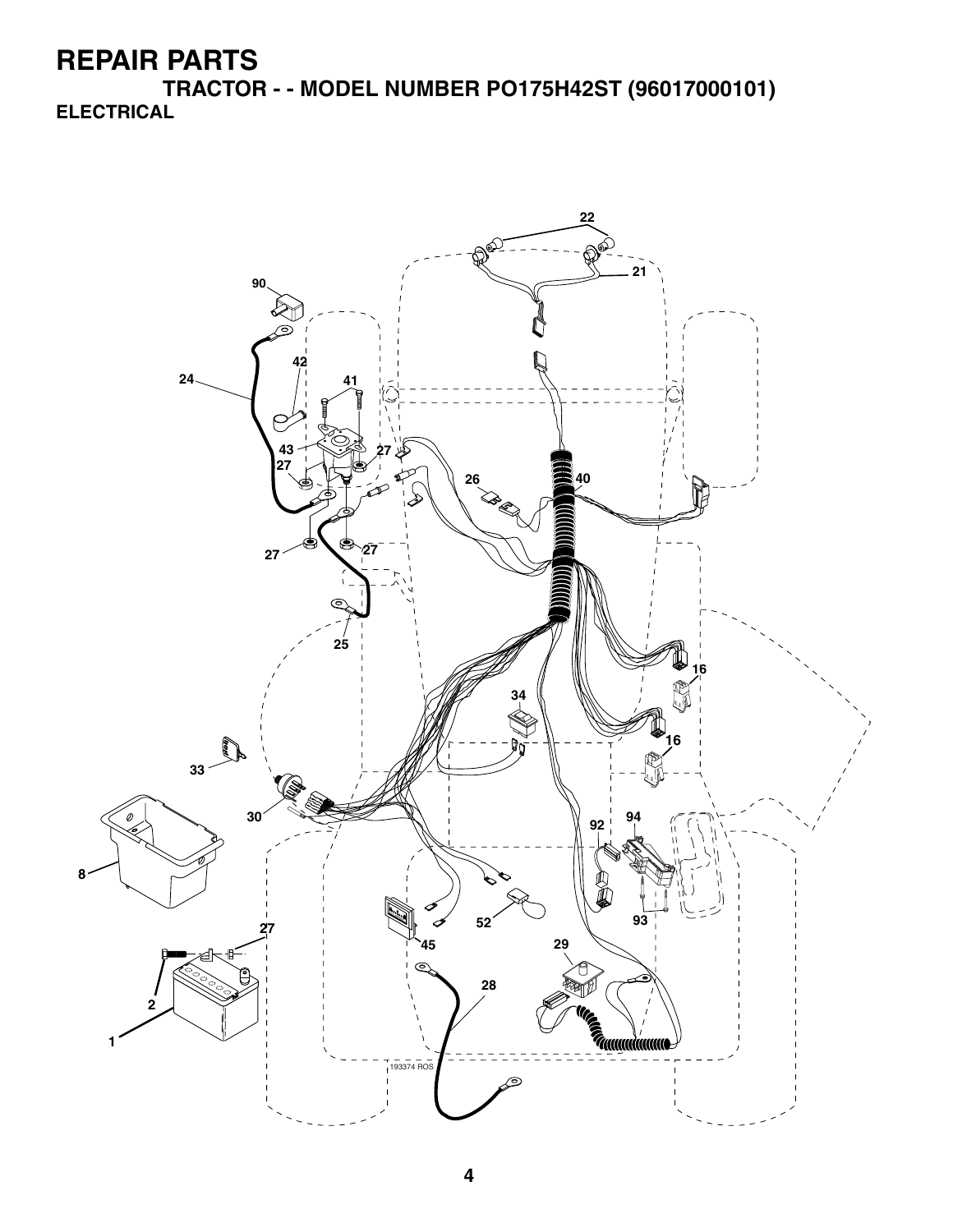**TRACTOR - - MODEL NUMBER PO175H42ST (96017000101) ELECTRICAL**

|                | <b>KEY PART</b> |                                    |
|----------------|-----------------|------------------------------------|
| NO.            | NO.             | <b>DESCRIPTION</b>                 |
| 1              | 163465          | Battery 12 Volt 25 Amp             |
| $\overline{2}$ | 74760412        | Bolt Hex Hd 1/4-20 unc x 3/4       |
| 8              | 176689          | <b>Box Battery</b>                 |
| 16 —           | 176138          | Switch Interlock Push -In          |
|                | 21 183759       | Harness Asm Light W/4152J          |
|                | 22 4152J        | Bulb Light #1156                   |
| 24             | 4799J           | Cable Battery 6 Ga. 11"red         |
|                | 25 146147       | Cable Battery 6 Ga. w/16 wire, red |
|                | 26 175158       | Fuse 20 AMP                        |
|                | 27 73510400     | Nut Keps Hex 1/4-20 unc            |
|                | 28 4207J        | Cable Ground 6 Ga. 12" black       |
|                | 29 192749       | <b>Switch Seat</b>                 |
|                | 30 193350       | Switch Ign                         |
|                | 33 140401       | Key Ign                            |
|                | 34 110712X      | Switch Light/Reset                 |
|                | 40 193374       | Harness Ign                        |
|                | 41 71110408     | Bolt Blk Fin Hex 1/4-20 x 1/2      |
| 42             | 131563          | <b>Cover Terminal Red</b>          |
|                | 43 192507       | Solenoid                           |
|                | 45 121433X      | Ammeter                            |
| 52             | 141940          | Protection Wire Loop               |
|                | 90 180449       | <b>Cover Terminal</b>              |
|                | 92 193465       | Harness Pigtail                    |
|                | 93 192540       | Screw Plastite 10-14 x 2.0         |
| 94             | 191834          | Module Reverse                     |

**NOTE:** All component dimensions give in U.S. inches 1 inch =  $25.4$  mm.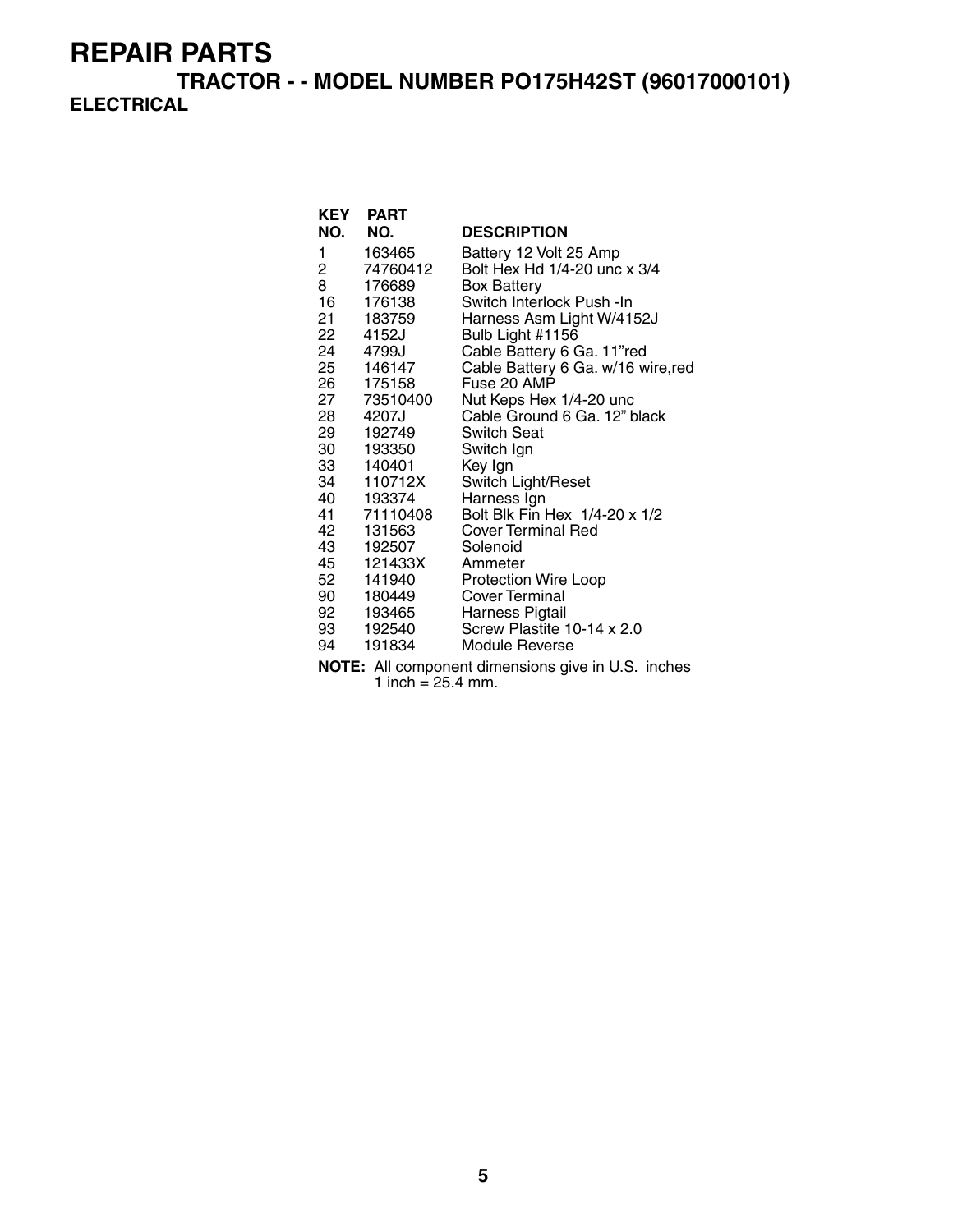**TRACTOR - - MODEL NUMBER PO175H42ST (96017000101) CHASSIS AND ENCLOSURES**

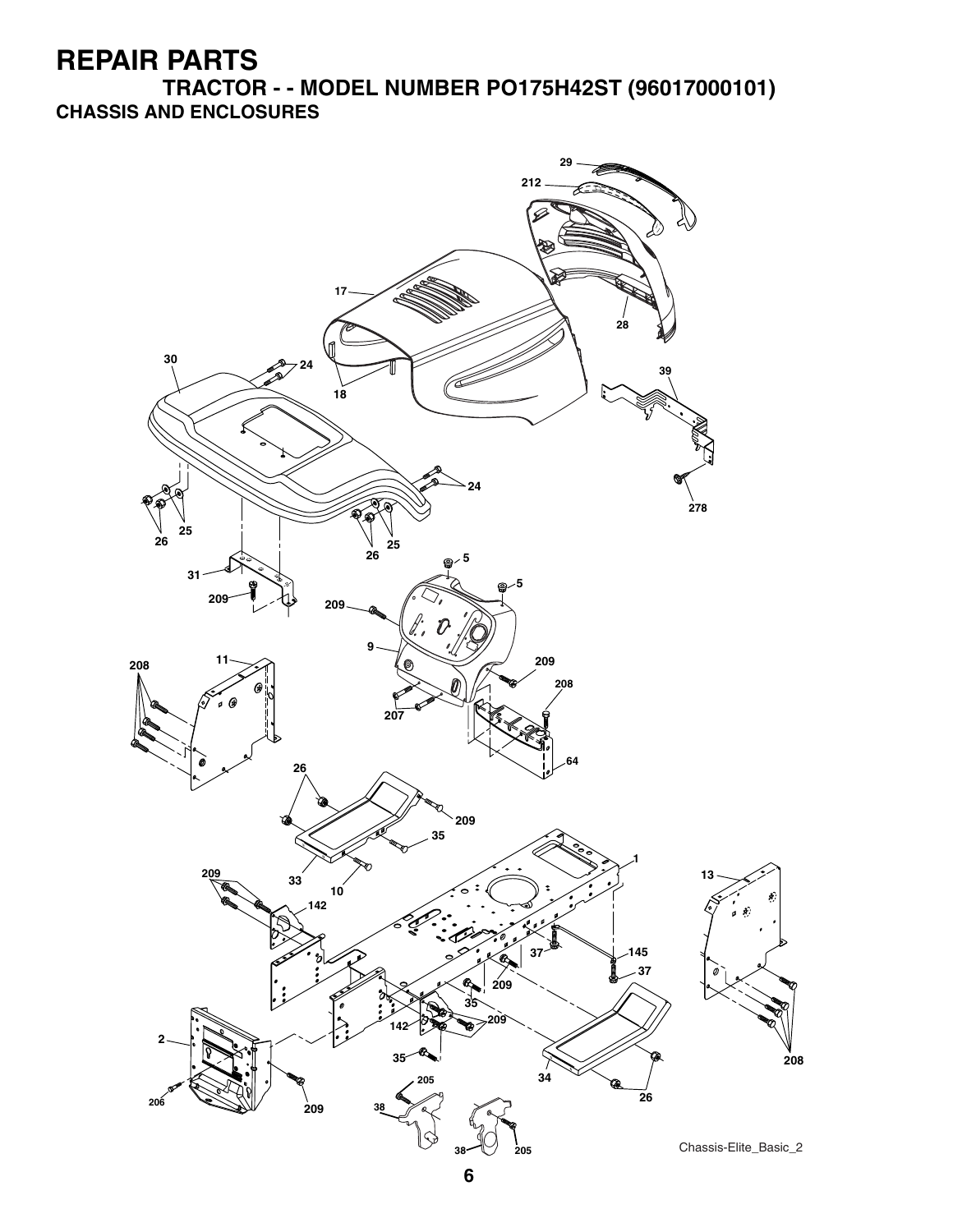### **TRACTOR - - MODEL NUMBER PO175H42ST (96017000101) CHASSIS AND ENCLOSURES**

| NO.                          | <b>KEY PART</b><br>NO. | <b>DESCRIPTION</b>                                            |
|------------------------------|------------------------|---------------------------------------------------------------|
| 1                            | 174619                 | Chassis                                                       |
| $\overline{\mathbf{c}}$<br>5 | 176554<br>155272       | Drawbar                                                       |
| 9                            | 193511X012             | <b>Bumper Hood/Dash</b><br>Dash                               |
| 10                           | 72140608               | Bolt Carriage 3/8-16 x 1                                      |
| 11                           | 174996                 | Panel Dash Lh                                                 |
| 13                           |                        | 179174X010 Panel Dash Rh                                      |
| 17                           | 183394X428 Hood        |                                                               |
| 18                           | 184921                 | <b>Bumper Hood</b>                                            |
| 24                           | 74780616               | Bolt Fin Hex 3/8-16 x 1 Gr. 5                                 |
| 25                           | 19131312               | Washer 13/32 x 13/16 x 12 Ga.                                 |
| 26                           | 73800600               | Nut Lock Hex W/Ins 3/8-16 unc                                 |
| 28                           | 183826                 | Grille Assembly (Includes key nos. 29 and 212)                |
| 29                           | 183824X599 Lens        |                                                               |
| 30<br>31                     | 136619                 | 192526X428 Fender Footrest STLT Pnt                           |
| 33                           |                        | <b>Bracket Support Fender</b><br>179716X428 Footrest Pnt Lh   |
| 34                           |                        | 179717X428 Footrest Pnt Rh                                    |
| 35                           | 72110606               | Bolt Rdhd Sht Sqnk 3/8-16 x 3/4                               |
| 37                           | 17490508               | Screw Thdrol 6/16-18 x 1/2 TYT                                |
| 38                           | 175710                 | Bracket Asm. Pivot Mower Rear                                 |
| 39                           | 174714                 | <b>Bracket Pivot</b>                                          |
| 64                           | 154798                 | Dash Lower STLT                                               |
| 142                          | 175702                 | <b>Plate Reinforcement STLT</b>                               |
| 145                          | 156524                 | Rod Pivot Chassis/Hood                                        |
| 205                          | 17490608               | Screw Thdrol 3/8-16 x 1-1/4                                   |
| 206                          | 170165                 | Bolt Shoulder 5/16-18                                         |
| 207                          | 17670508               | Screw Thdrol 5/16-18 x 1/2                                    |
| 208<br>209                   | 17670608<br>17000612   | Screw Thdrol 3/8-16 x 1/2<br>Screw Hex Wsh Thdr. 3/8-16 x 3/4 |
| 212                          | 183823                 | <b>Insert Lens Reflect</b>                                    |
| 278                          | 191611                 | Screw 10 x 3/4 Single Lead-Hex                                |
| ۰.                           | 5479J                  | Plug Btn Blk .359                                             |
| - -                          | 187801                 | Plug Dome                                                     |

**NOTE:** All component dimensions given in U.S. inches 1 inch = 25.4 mm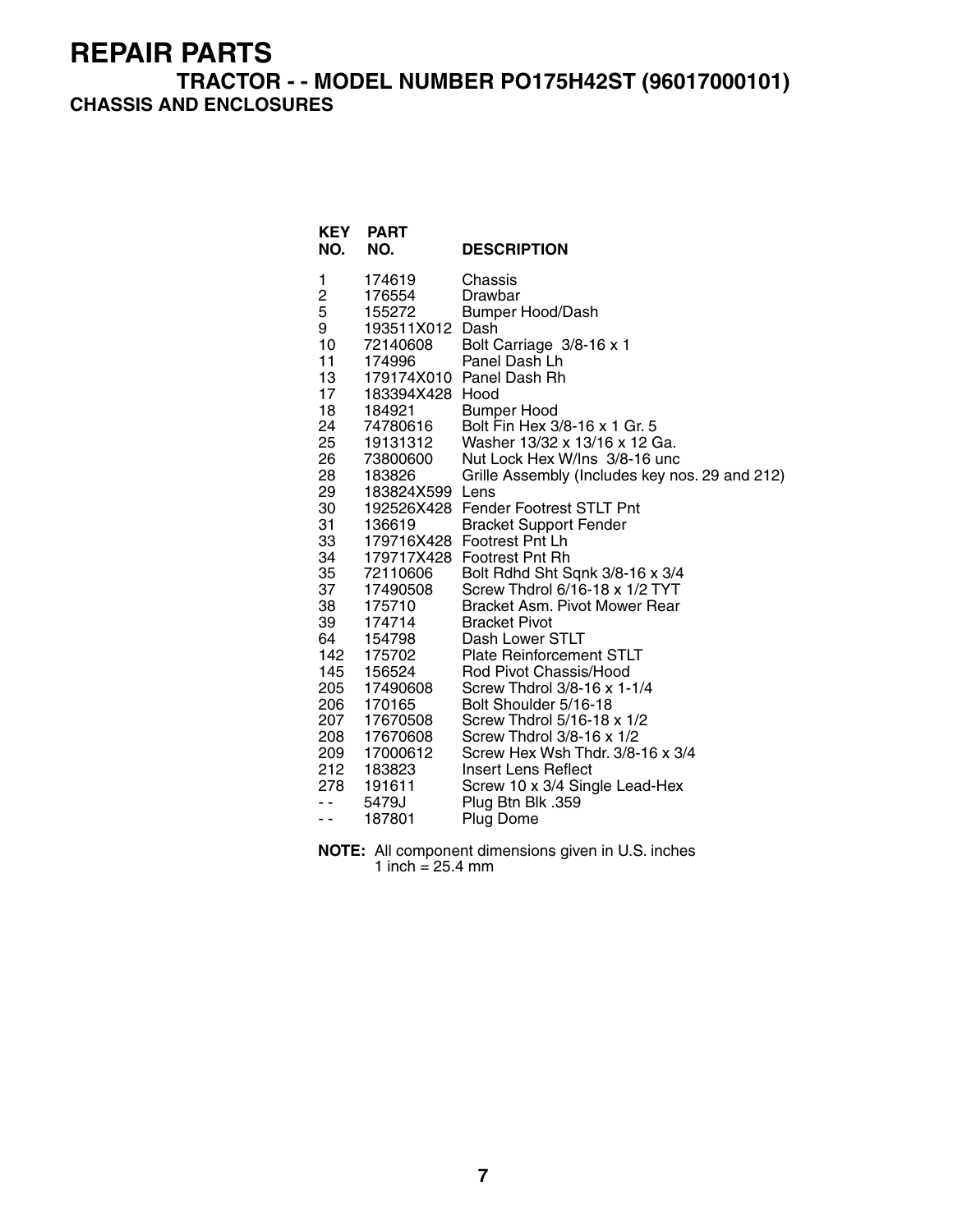**TRACTOR - - MODEL NUMBER PO175H42ST (96017000101)**

**DRIVE**

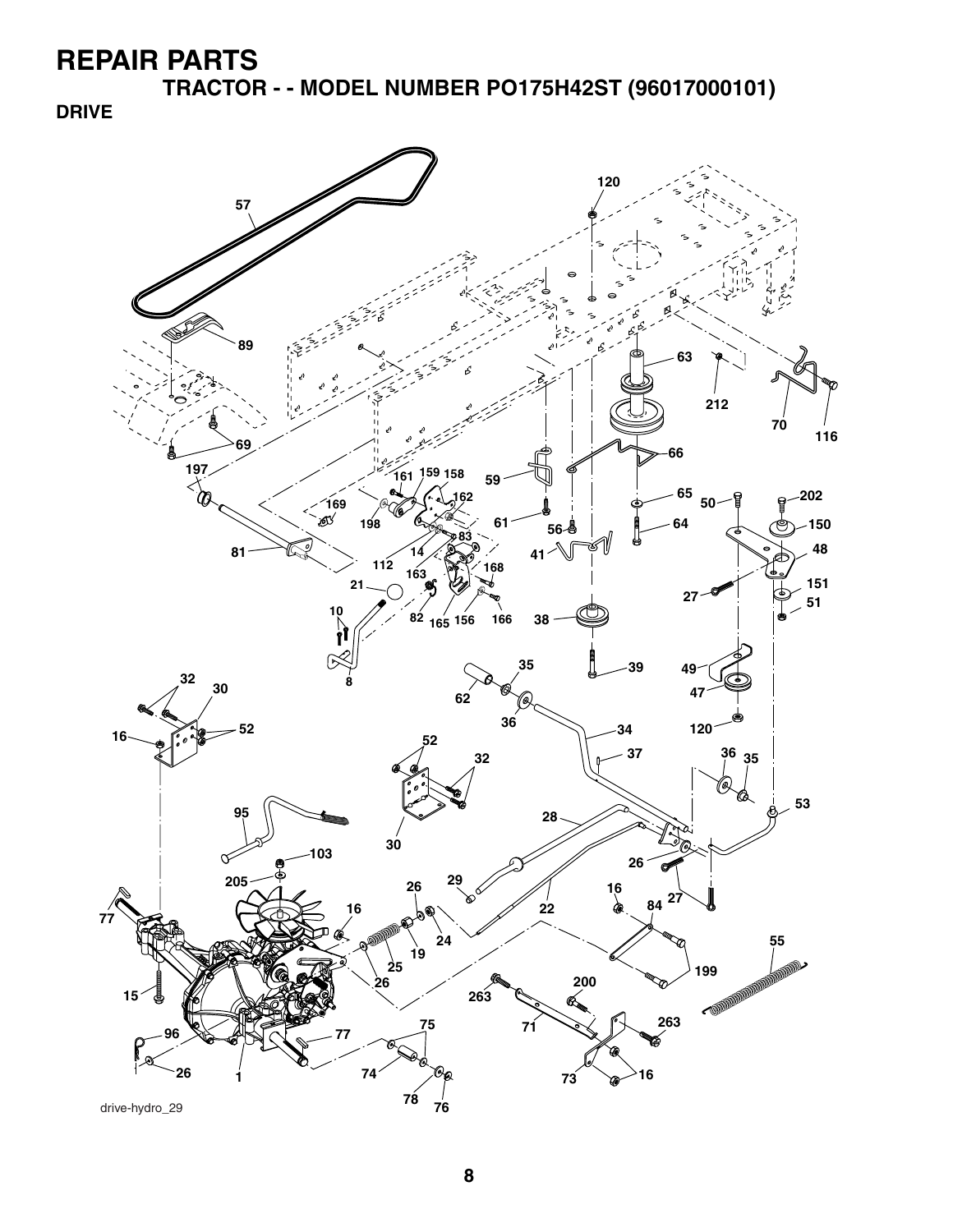## **TRACTOR - - MODEL NUMBER PO175H42ST (96017000101)**

### **DRIVE**

| <b>DESCRIPTION</b><br>NO.<br>NO.<br><b>DESCRIPTION</b>                                                                            |  |
|-----------------------------------------------------------------------------------------------------------------------------------|--|
| 69<br>142432<br>Screw Hex wsh HiLo 1/4 x 1/2 unc<br>1<br>Transaxle Hydro Gear Model<br>.                                          |  |
| 70<br>134683<br><b>Guide Belt Mower Drive RH</b><br>322-0510                                                                      |  |
| 71<br>169183<br>Strap Torque, LH<br>(Order parts from transaxle manufac-                                                          |  |
| 73<br>Strap Torque, RH<br>169182<br>turer)                                                                                        |  |
| 74<br>Rod Shift<br>137057<br>Spacer Axle<br>8<br>192706                                                                           |  |
| 75<br>Washer 25/32 x 1 1/4 x 16 Ga.<br>121749X<br>76020416<br>Pin Cotter 1/8 X 1<br>10                                            |  |
| 76<br>Ring, E<br>12000001<br>10040400<br>Washer Lock 1/4<br>14                                                                    |  |
| 77<br>123583X<br>Key Square<br>74490544<br>Bolt Hex FLGHD 5/16-18 Gr. 5 unc<br>15<br>78<br>Washer 25/32 x 1-5/8 x 16 Ga.          |  |
| 121748X<br>16<br>Nut Lock Hex w/ins 5/16-18 unc<br>73800500<br>81<br>165596<br><b>Shaft Asm Cross</b>                             |  |
| 19<br>73800600<br>Nut Lock Hex w/wsh 3/8-16 unc<br>82<br>165711<br><b>Spring Torsion</b>                                          |  |
| 21<br>106933X<br>Knob Rd 1/2-13 Plasc Thds Blk<br>83<br>19171216<br>Washer 17/32 x 3/4 x 16 Ga.<br>22<br>169498<br>Rod Brake      |  |
| 84<br>169843<br><b>Link Transaxle</b><br>24<br>73350600<br>Nut                                                                    |  |
| 89<br>192056X428 Console Shift<br>25<br>106888X<br>Spring Rod Brake                                                               |  |
| 95<br>170201<br>Control Asm Bypass Hydro<br>26<br>19131316<br>Washer 13/32 x 13/16 x 16 Ga.                                       |  |
| 96<br>4497H<br>Retainer Spring 1"<br>27<br>Pin Cotter 1/8 x 3/4<br>76020412                                                       |  |
| Nut, Hex Jam Top Lock 1/2-20 unf<br>103<br>73940800<br>28<br>175765<br><b>Rod Brake Parking</b>                                   |  |
| 112<br>Washer 9/32 x 3/4 x 10 Ga.<br>29<br>71673<br>19091210<br>Cap Brake Parking                                                 |  |
| 72140608<br>Bolt 3/8-16 x 1<br>116<br>30<br>174973<br><b>Bracket Transmission</b>                                                 |  |
| 120<br>73900600<br>Bolt Hex 3/8-16 x 1-1/2<br>32<br>74760512<br>Bolt Hex Hd 5/16-18 unc x 3/4                                     |  |
| 150<br>175456<br>34<br><b>Spacer Retainer</b><br>175578<br><b>Shaft Foot Pedal</b>                                                |  |
| 151<br>19133210<br>Washer 13/32 x 2 x 10<br>35<br>120183X<br><b>Bearing Nylon</b>                                                 |  |
| 156<br>166002<br>Washer 5/16 x 1.0 x 1.25<br>36<br>19211616<br>Washer                                                             |  |
| 165589<br><b>Bracket Shift Mount</b><br>158<br>37<br>1572H<br>Pin Roll                                                            |  |
| 159<br>183900<br>Hub Tapered Flange Shift<br>38<br>179114<br><b>Pulley Idler Composite</b>                                        |  |
| 161<br>72140406<br>Bolt Rdhd Sqnk 1/4-20 x 3/4 Gr. 5<br>39<br>72110622<br>Bolt                                                    |  |
| 162<br>73680400<br>Nut Crownlock 1/4-20 unc<br>41<br>175556<br>Keeper Belt Idler                                                  |  |
| 163<br>Bolt Hex Fin 1/4-20 x 1<br>Pulley Idler V-Belt<br>74780416<br>47<br>127783                                                 |  |
| 165<br>165623<br><b>Bracket Pivot Lever</b><br>154407<br><b>Bellcrank Clutch Grnd Drustl</b><br>48                                |  |
| 166<br>17490510<br>Screw 5/16-18 x 1.0 x .125<br>49<br>123205X<br><b>Retainer Belt</b>                                            |  |
| Bolt Shoulder 5/16-18 x .561<br>168<br>165492<br>50<br>Bolt Carr. Sh. 3/8-16 x 1-1/2 Gr. 5<br>72110612                            |  |
| 169<br>165580<br><b>Plate Fastening</b><br>51<br>73680600<br>Nut                                                                  |  |
| 197<br>169613<br>Nyliner Snap-In 5/8<br>52<br>Nut Crownlock 5/16-28<br>73680500                                                   |  |
| 198<br>169593<br>Washer Nyliner 7/8 ID x .105 HYD<br>53<br>105710X<br><b>Link Clutch</b>                                          |  |
| 199<br>169612<br>Bolt Shoulder 5/16-18 unc<br>55<br>105709X<br>Spring Return Clutch<br>200                                        |  |
| 72140508<br>Bolt Rdhd Sqnk 5/16-18 unc x 1<br>17060620<br>Screw 3/8-16 x 1-1/4<br>56<br>202<br>Bolt RdHd 3/8-16 unc x 1-1/2 Gr. 5 |  |
| 72110614<br>140294<br>57<br><b>V-Belt Drive</b><br>205<br>19171616<br>Washer 17/32 x 1 x 16 Ga.                                   |  |
| 59<br>169691<br>Keeper Belt Center<br>212<br>145212<br>Nut Hex flange Lock                                                        |  |
| 61<br>17120614<br>Screw 3/8-16 x .875<br>263<br>17000612<br>Screw 3/8-16 x .75                                                    |  |
| 62<br>8883R<br>Cover Pedal<br>63<br>175410                                                                                        |  |
| <b>Engine Pulley</b><br>173937<br>Bolt Hex 7/16-20 x 4 x Gr. 5-1.5 THr.<br>64                                                     |  |
| NOTE: All component dimensions given in U.S. inches<br>65<br>10040700<br>Washer                                                   |  |
| 1 inch = $25.4 \text{ mm}$<br>66<br>154778<br>Keeper Belt Engine Hydro                                                            |  |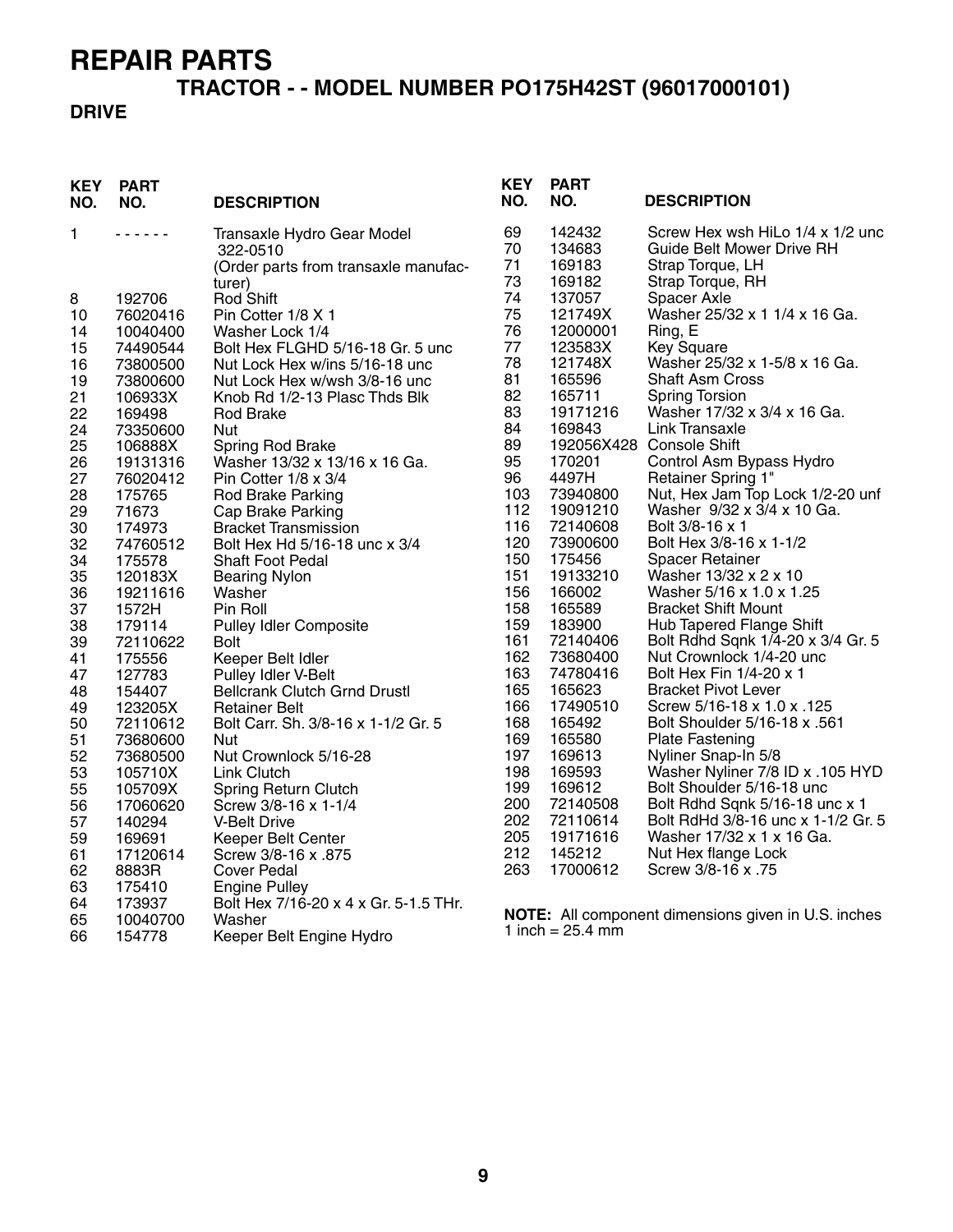**TRACTOR - - MODEL NUMBER PO175H42ST (96017000101) STEERING ASSEMBLY**

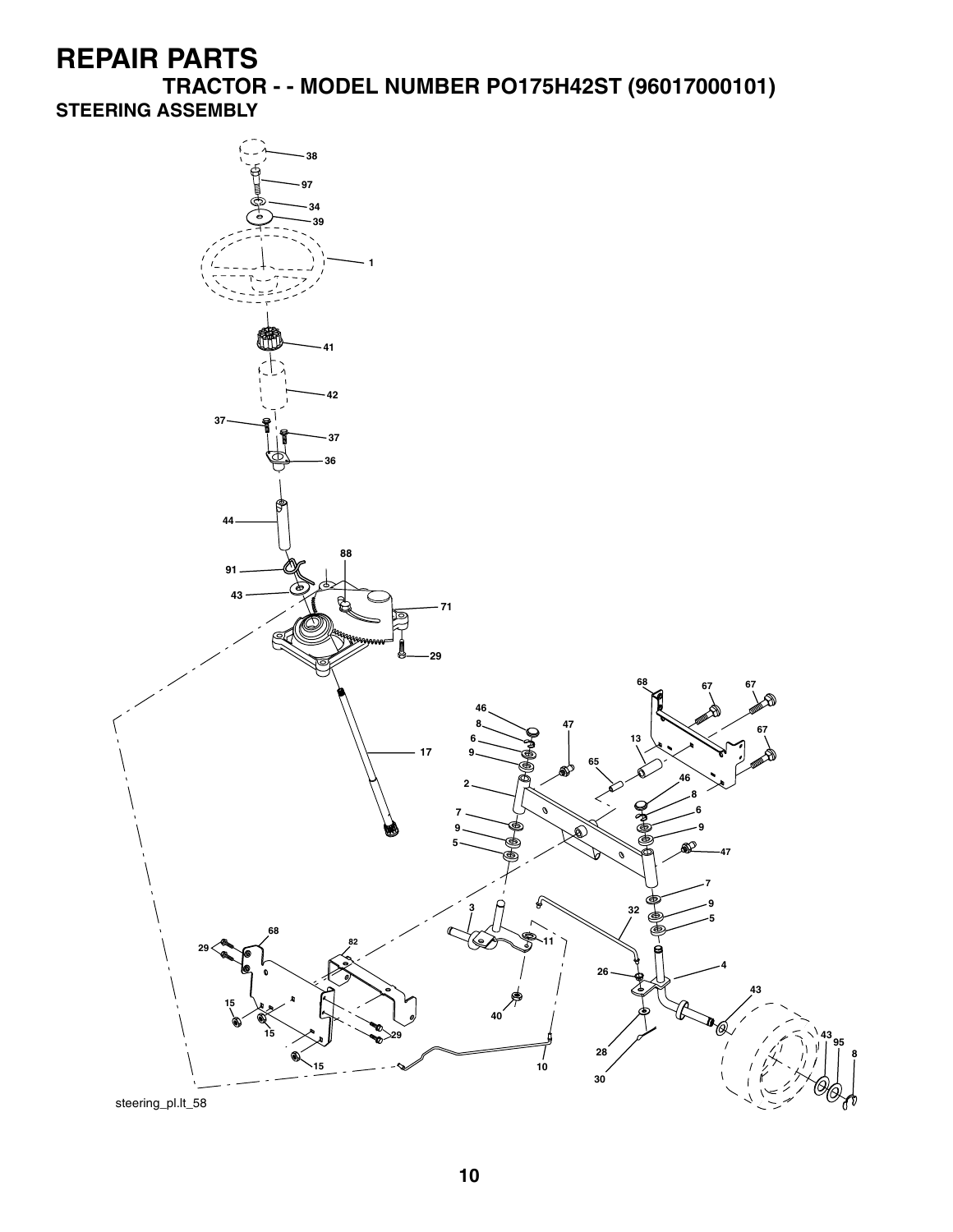**TRACTOR - - MODEL NUMBER PO175H42ST (96017000101) STEERING ASSEMBLY**

| KEY<br>NO.              | <b>PART</b><br>NO.  | <b>DESCRIPTION</b>                                             |
|-------------------------|---------------------|----------------------------------------------------------------|
| 1                       | 186780              | <b>Wheel Steering</b>                                          |
| $\overline{\mathbf{c}}$ | 175131              | Axle Asm Front                                                 |
| 3                       | 169840              | Spindle Asm Lh                                                 |
| 4                       | 169839              | Spindle Asm Rh                                                 |
| 5                       | 6266H               | <b>Bearing Race Thrust Harden</b>                              |
| 6<br>7                  | 121748X<br>19272016 | Washer 25/32 x 1 5/8 x 16 Ga.<br>Washer 27/32 x 1 1/4 x 16 Ga. |
| 8                       | 12000029            | Ring Klip #t5304-75                                            |
| 9                       | 3366R               | <b>Bearing Col Strg Blk</b>                                    |
| 10                      | 175121              | <b>Link Drag Extended</b>                                      |
| 11                      | 10040600            | Lockwasher                                                     |
| 13                      | 136518              | <b>Spacer Bearing Axle Front</b>                               |
| 15                      | 145212              | Hex Flange Lock                                                |
| 17                      | 190753              | <b>Shaft Asm Strg</b>                                          |
| 26                      | 126847X             | <b>Bushing Rod Tie Blk Lt</b>                                  |
| 28                      | 19131416            | Washer 13/32 x 7/8 x 16 Ga.                                    |
| 29                      | 17000612            | Screw 3/8-16 x 3/4                                             |
| 30                      | 76020412            | Pin                                                            |
| 32<br>34                | 192757<br>10040500  | Rod Tie Wire Form<br>Washer Lock Hvy Hlcl Spr. 5/16            |
| 36                      | 155099              | Bushing Strg 5/8 Id Dash                                       |
| 37                      | 152927              | Screw TT #10-32 x 5 x 3/8 Flange                               |
| 38                      | 192916              | Insert Cap Strg                                                |
| 39                      | 19113812            | Washer 11/32 ID x 2-3/8 OD 12 Gr.                              |
| 40                      | 73540600            | <b>Nut Crownlock</b>                                           |
| 41                      | 186737              | 760. Adaptor Wheel Strg                                        |
| 42                      | 145054X428          | <b>Boot Dash Steering</b>                                      |
| 43                      | 121749X             | Washer 25/32 x 1 1/4 x 16 Ga.                                  |
| 44                      | 190752              | <b>Extension Steering</b>                                      |
| 46<br>47                | 121232X             | Cap Spindle Fr Top Blk                                         |
| 65                      | 183226<br>160367    | <b>Fitting Grease</b><br>Spacer Brace Axle                     |
| 67                      | 72110618            | Bolt Rdhd Sq 3/8-16 unc x 2-1/4                                |
| 68                      | 169827              | Brace Axle                                                     |
| 71                      | 175146              | <b>Steering Asm</b>                                            |
| 82                      | 169835              | <b>Bracket Susp Chassis Front</b>                              |
| 88                      | 175118              | Bolt Shoulder 7/16-20                                          |
| 91                      | 175553              | <b>Clip Steering</b>                                           |
| 95                      | 188967              | Washer Hardened                                                |
| 97                      | 74780564            | Bolt 5/16-18 unc x 4" L Gr. 5                                  |

**NOTE:** All component dimensions given in U.S. inches 1 inch = 25.4 mm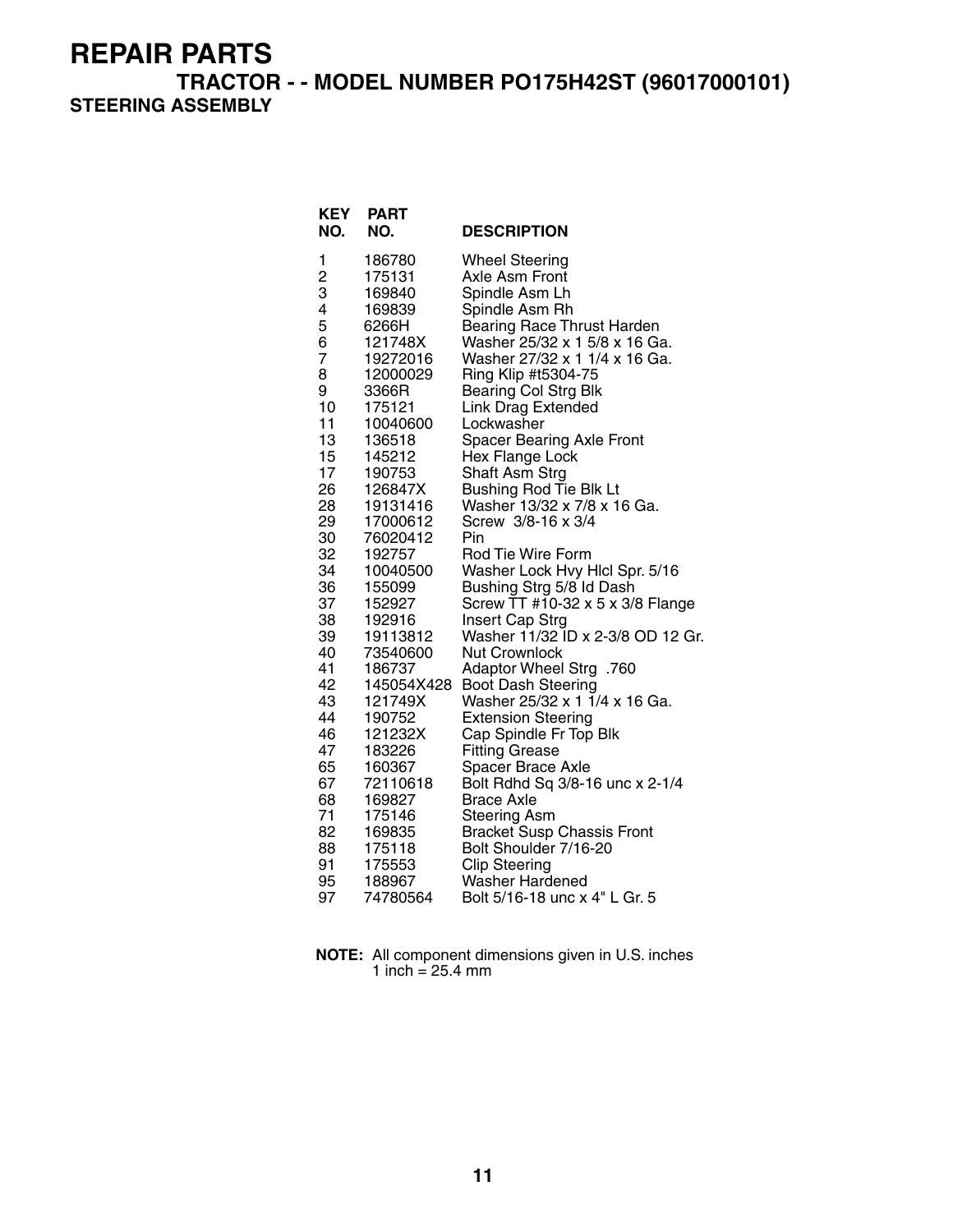**TRACTOR - - MODEL NUMBER PO175H42ST (96017000101)**



| 8 | Screw Hex Thd Cut $1/4-20 \times 1/2$ |  |
|---|---------------------------------------|--|
|   | Engine Briggs Model 31C707            |  |

| 4<br>13<br>14<br>23<br>29<br>31<br>32 | 137352<br>165291<br>148456<br>169837<br>137180<br>187750<br>140527 | Muffler Exhaust B&S Lt<br>Gasket 1 313 Id Tin Plated<br><b>Tube Drain Oil Easy</b><br>Shield Browning/Debris Guard<br><b>Arrestor Spark</b><br>Tank Fuel 1 25 Fr<br>Cap Asm Fuel W/sym Vented |
|---------------------------------------|--------------------------------------------------------------------|-----------------------------------------------------------------------------------------------------------------------------------------------------------------------------------------------|
| 33                                    | 123487X                                                            | Clamp Hose Blk                                                                                                                                                                                |
| 37                                    | 137040                                                             | Line Fuel 20"                                                                                                                                                                                 |
| 38                                    | 181654                                                             | Plug Drain Oil Easy                                                                                                                                                                           |
| 40                                    | 124028X                                                            | Bushing Snap Nyl Blk Fuel Line                                                                                                                                                                |
| 44                                    | 17670412                                                           | Screw Hexwsh Thdrol 1/4-20 x 3/4                                                                                                                                                              |

. . . . . . .

| NU. | NU.      | <b>DESCRIPTION</b>         |
|-----|----------|----------------------------|
| 45  | 17000612 | Screw Hex Wsh Thdrol 3/8-  |
| 46  | 19091416 | Washer 9/32 X 7/8 X 16 Ga. |
| 62  | 10010500 | <b>Washer Split</b>        |
| 72  | 71070512 | Screw Hex Hd Cap 5/16-18   |

- 72 71070512 Screw Hex Hd Cap 5/16-18 x 3/4
	- Screw Thdrol 3/8-16 x 1-1/4
- 81 73510400 Nut Keps Hex 1/4-20 unc

**NOTE:** All component dimensions given in U.S. inches 1 inch =  $25.4$  mm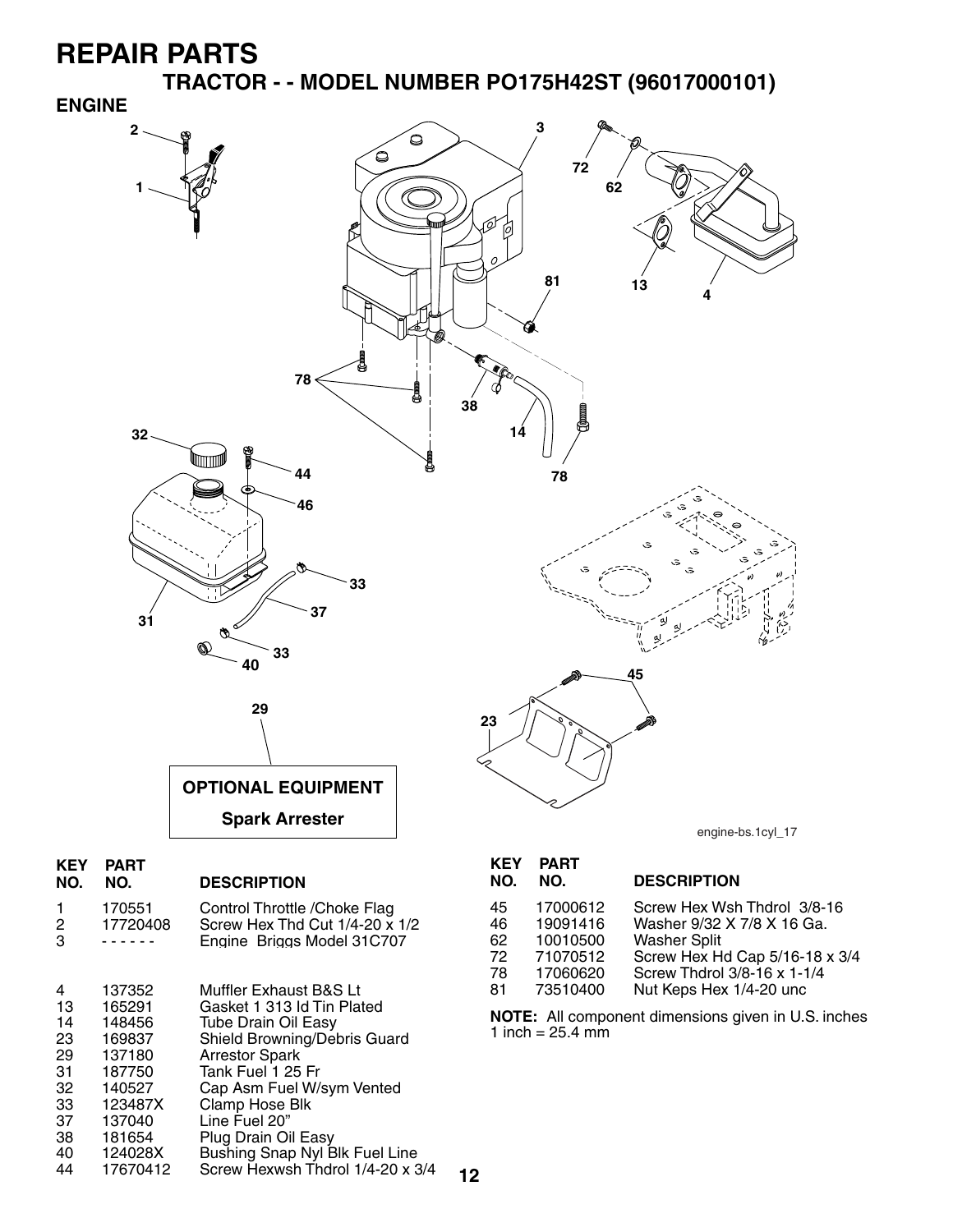**TRACTOR - - MODEL NUMBER PO175H42ST (96017000101) SEAT ASSEMBLY**



| <b>KEY</b><br>NO. | <b>PART</b><br>NO. | <b>DESCRIPTION</b>                 | <b>KEY</b><br>NO. | <b>PART</b><br>NO. | <b>DESCRIPTION</b>                                  |
|-------------------|--------------------|------------------------------------|-------------------|--------------------|-----------------------------------------------------|
| $\mathbf{1}$      | 175389             | Seat                               | 14                | 72050412           | Bolt Rdhd Sht Nk 1/4-20 x 1-1/2                     |
| $\overline{2}$    | 140551             | Bracket Pnt Pivot Seat (blk)       | 15                | 134300             | Spacer Split 28 x 96 Yel Zinc                       |
| 3                 | 71110616           | <b>Bolt</b>                        | 16                | 121250X            | Spring Cprsn 1 27 Blk Pnt                           |
| 4                 | 19131610           | Washer 13/32 x 1 x 10 Ga.          | 17                | 123976X            | Nut Lock 1/4 Lge Flg Gr. 5 Zinc                     |
| 5                 | 145006             | Clip Push-In Hinged                | 21                | 171852             | Bolt Shoulder 5/16-18 unc Blkz-2A                   |
| 6                 | 73800600           | Nut                                | 22                | 73800500           | Nut                                                 |
| $\overline{7}$    | 124181X            | Spring Seat Cprsn 2 250 Blk Zi     | 23                | 71110814           | <b>Bolt Hex Black</b>                               |
| 8                 | 17000616           | Screw 3/8-16 x 1.5                 | 24                | 19171912           | Washer 17/32 x 1-3/16 x 12 Ga.                      |
| 9                 | 19131614           | Washer 13/32 x 1 x 14 Ga.          | 25                | 127018X            | Bolt Shoulder 5/16-18 x 62                          |
| 10                | 182493             | Pan Pnt Seat (blk)                 | 26                | 10040800           | Lockwasher                                          |
| 12                | 174648             | <b>Bracket Pnt Mounting Switch</b> |                   |                    |                                                     |
| 13                | 121248X            | Bushing Snap Blk Nyl 50 ld         |                   | 1 inch = $25.4$ mm | NOTE: All component dimensions given in U.S. inches |

**13**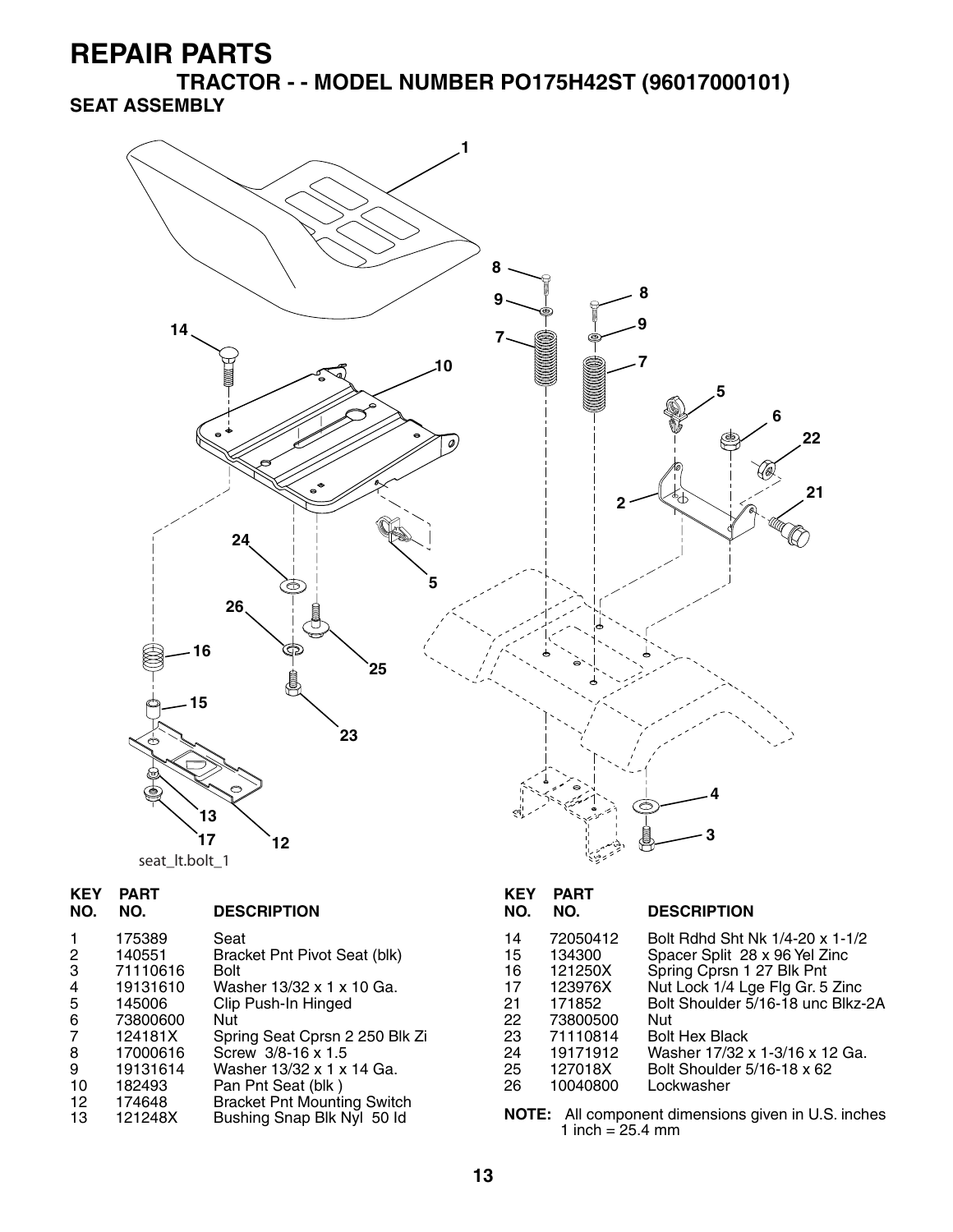**TRACTOR - - MODEL NUMBER PO175H42ST (96017000101) MOWER DECK**

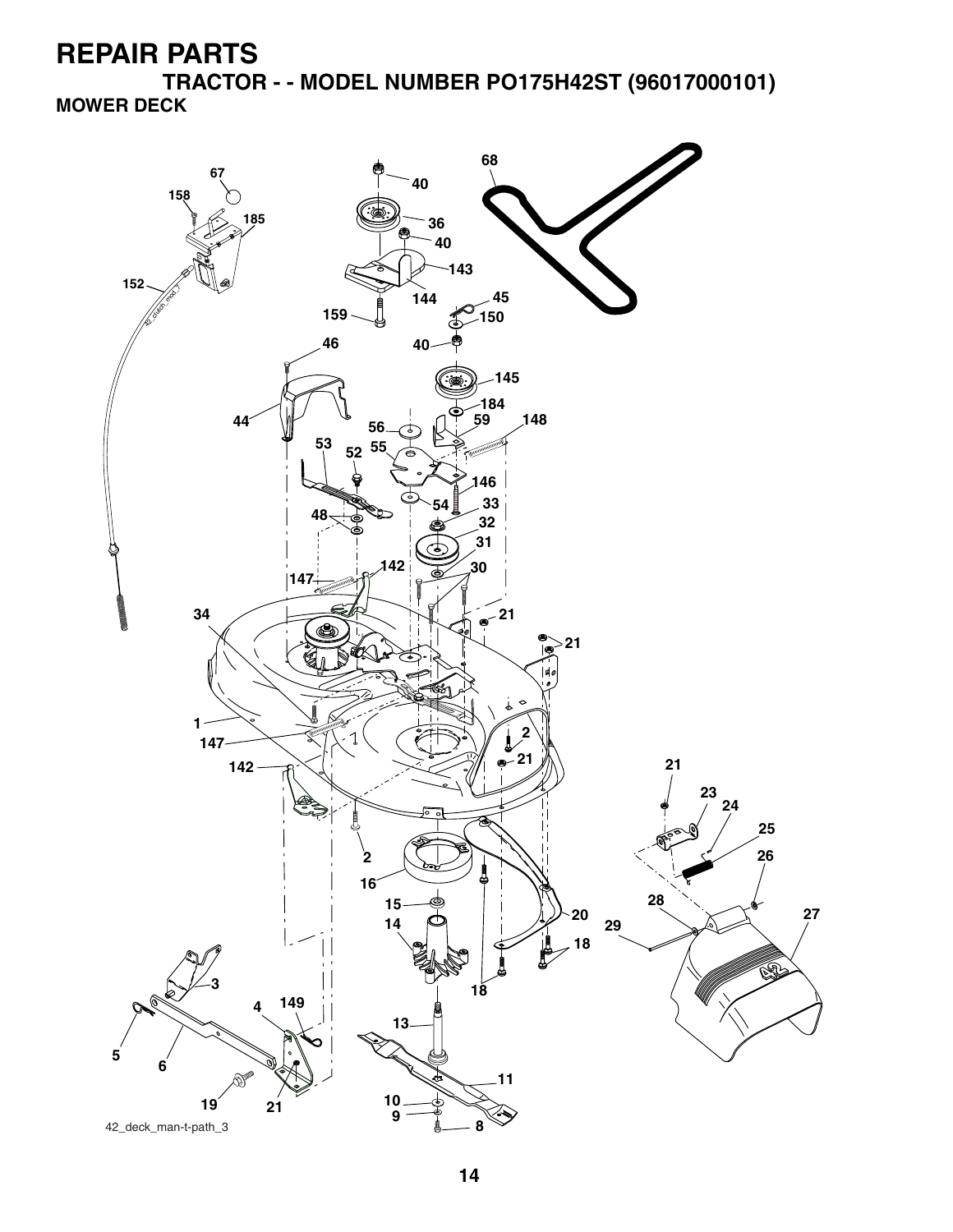### **TRACTOR - - MODEL NUMBER PO175H42ST (96017000101) MOWER DECK**

| <b>KEY</b><br>NO.       | <b>PART</b><br>NO. | <b>DESCRIPTION</b>                                            | <b>KEY</b><br>NO. | <b>PART</b><br>NO.         | <b>DESCRIPTION</b>                                  |
|-------------------------|--------------------|---------------------------------------------------------------|-------------------|----------------------------|-----------------------------------------------------|
| 1                       | 165892             | Mower Deck Assembly, 42"                                      | 36                | 131494                     | Pulley, Idler, Flat                                 |
| $\overline{\mathbf{c}}$ | 72140506           | <b>Bolt</b>                                                   | 40                | 73900600                   | Nut                                                 |
| 3                       | 138017             | Bracket Asm Fr. Sway Bar 3/42                                 | 44                | 140088                     | Guard, Mandrel, LH                                  |
| 4                       | 165460             | Bracket Asm Deck 42" Sway Bar                                 | 45                | 4497H                      | Retainer                                            |
| 5                       | 4939M              | <b>Retainer Spring</b>                                        | 46                | 137729                     | Screw, Thdrol 1/4-20 x 5/8 T                        |
| $\,6$                   | 178024             | <b>Bar Sway Deck</b>                                          | 48                | 133944                     | Washer, Hardened                                    |
| 8                       | 850857             | Bolt 3/8-24 x 25 Gr. 8 patched                                | 52                | 139888                     | Bolt, Shoulder 5/16-18 unc                          |
| $\boldsymbol{9}$        | 10030600           | Washer, Lock                                                  | 53                | 184907                     | Arm Assembly, Pad, Brake                            |
| 10                      | 140296             | Washer, Hardened                                              | 54                | 178515                     | Washer, Hardened                                    |
|                         |                    | (The following blades are available)                          | 55                | 155046                     | Arm, Idler                                          |
| 11                      | 138971             | Blade, 42" Hi-Lift                                            | 56                | 165723                     | Spacer, Retainer                                    |
|                         |                    | (For bagging or discharging)                                  | 59<br>67          | 141043                     | <b>Guard TUV Idler</b>                              |
| - -                     | 134149             | Blade, 42" Mulching Std                                       |                   | 106932X                    | Knob                                                |
|                         | 139775             | (For mulching mowers only)                                    | 68<br>142         | 144959<br>165890           | V-Belt, 42" Mower                                   |
| $ -$                    |                    | Blade, 42" Mulching Premium<br>(For better wear when mulching | 143               | 157109                     | Arm Spring Brake Mower<br>Bracket Arm Idler 42"     |
| 13                      | 137645             | Shaft Assembly, Mandrel, Vented                               | 144               | 158634                     | Keeper Belt 42" Clutch Cable                        |
| 14                      | 128774             | Housing, Mandrel, Vented                                      | 145               | 165888                     | Pulley Idler Flat                                   |
| 15                      | 110485X            | Bearing, Ball, Mandrel                                        | 146               | 171977                     | <b>Bolt Carriage Idler</b>                          |
| 16                      | 174493             | Stripper, Mandrel Deck                                        | 147               | 131335                     | <b>Spring Extension</b>                             |
| 18                      | 72140505           | Bolt, Carriage 5/16-18 x 5/8                                  | 148               | 169022                     | Spring Return Idler                                 |
| 19                      | 132827             | Bolt, Shoulder                                                | 149               | 165898                     | <b>Retainer Spring Yellow</b>                       |
| 20                      | 159770             | Baffle, Vortex                                                | 150               | 19091210                   | Washer 9/32 x 3/4 x 10 Ga.                          |
| 21                      | 73680500           | Nut                                                           | 152               | 169676                     | Clutch Cable 42"                                    |
| 23                      | 177563             | Bracket, Deflector Mower 42"                                  | 158               | 17720408                   | Screw Hex Thd Cut 1/4-20 x 1/2                      |
| 24                      | 105304X            | Cap, Sleeve 80 x 112 Blk Mower                                | 159               | 72140614                   | Bolt Rdhd Sqn 3/8-16 unc x 1-3/4                    |
| 25                      | 123713X            | Spring, Torsion, Deflector 2 52                               | 184               | 19131410                   | Washer 13/32 x 7/8 x 10 Ga.                         |
| 26                      | 110452X            | Nut, Push Phos & Oil                                          | 185               | 188234                     | Head Asm Cable Clutch                               |
| 27                      |                    | 130968X428 Shield, Deflector 42" Blk                          | $\sim$ $\sim$     | 130794                     | Mandrel Assembly (Includes Hous-                    |
| 28                      | 19111016           | Washer 11/32 x 5/8 x 16 Ga.                                   |                   |                            | ing, Shaft and Shaft Hardware                       |
| 29                      | 131491             | Rod, Hinge 42" 6 75 W/G                                       |                   |                            | Only-Pulley Not Included)                           |
| 30                      | 173984             | Screw Thdrol Washer Head                                      | $ -$              | 171639                     | Replacement Mower, Complete                         |
| 31                      | 187690             | Washer, Spacer Mower Vented                                   |                   |                            |                                                     |
| 32                      | 153535             | Pulley, Mandrel                                               |                   |                            |                                                     |
| 33                      | 178342             | Nut, Toplock 9/16 Flange                                      |                   |                            | NOTE: All component dimensions given in U.S. inches |
| 34                      | 72110612           | Bolt                                                          |                   | 1 inch = $25.4 \text{ mm}$ |                                                     |